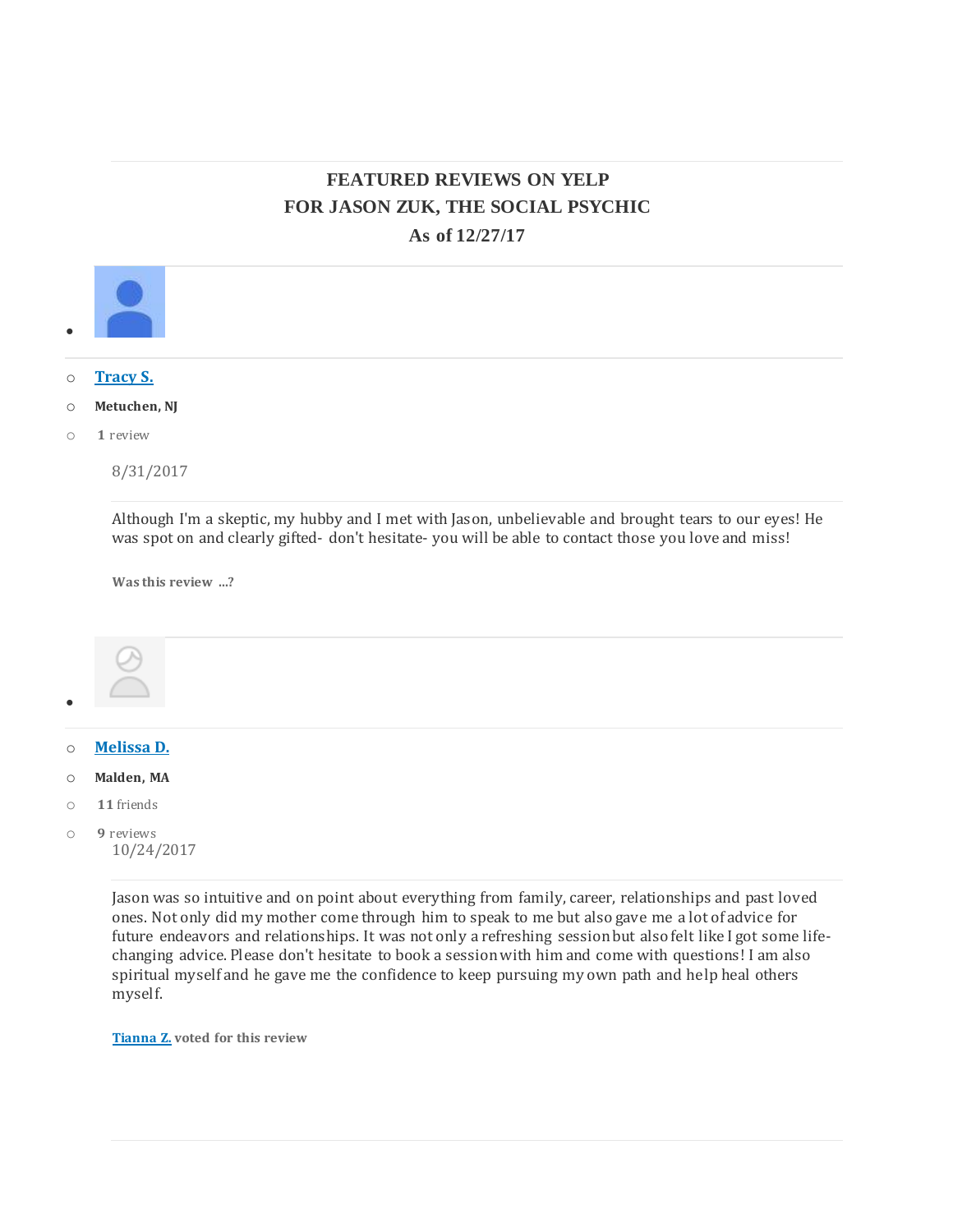

#### o **[Heather](https://www.yelp.com/user_details?userid=isQWlhT4jmJShRQrF6n2UA) P.**

- o **Wall Township, NJ**
- o **29** friends
- o **1** review 8/31/2017
- o First to Review

If you are looking for a psychic who is genuine, kind-hearted and accurate, then Jason is your guy. He truly cares about the people that he works with and is able to pick up on events and loved ones who have passed in a kind and caring manner. I highly recommend him!

**[Tianna](javascript:;) Z. voted for this review**



 $\bullet$ 

- o **[Millie](https://www.yelp.com/user_details?userid=raF7e4KFc5pvxQsP0tXYUg) R.**
- o **Tampa, FL**
- o **0** friends
- o **3** reviews

11/14/2017

Compassionate, accurate and Intuitive, he reveals the best and highest information that will assistyou on your journey. He contacts your past loved ones to help heal...he had my grandmother described and info relayed accurately. Trust this amazing Lightworker

**Was this review …?**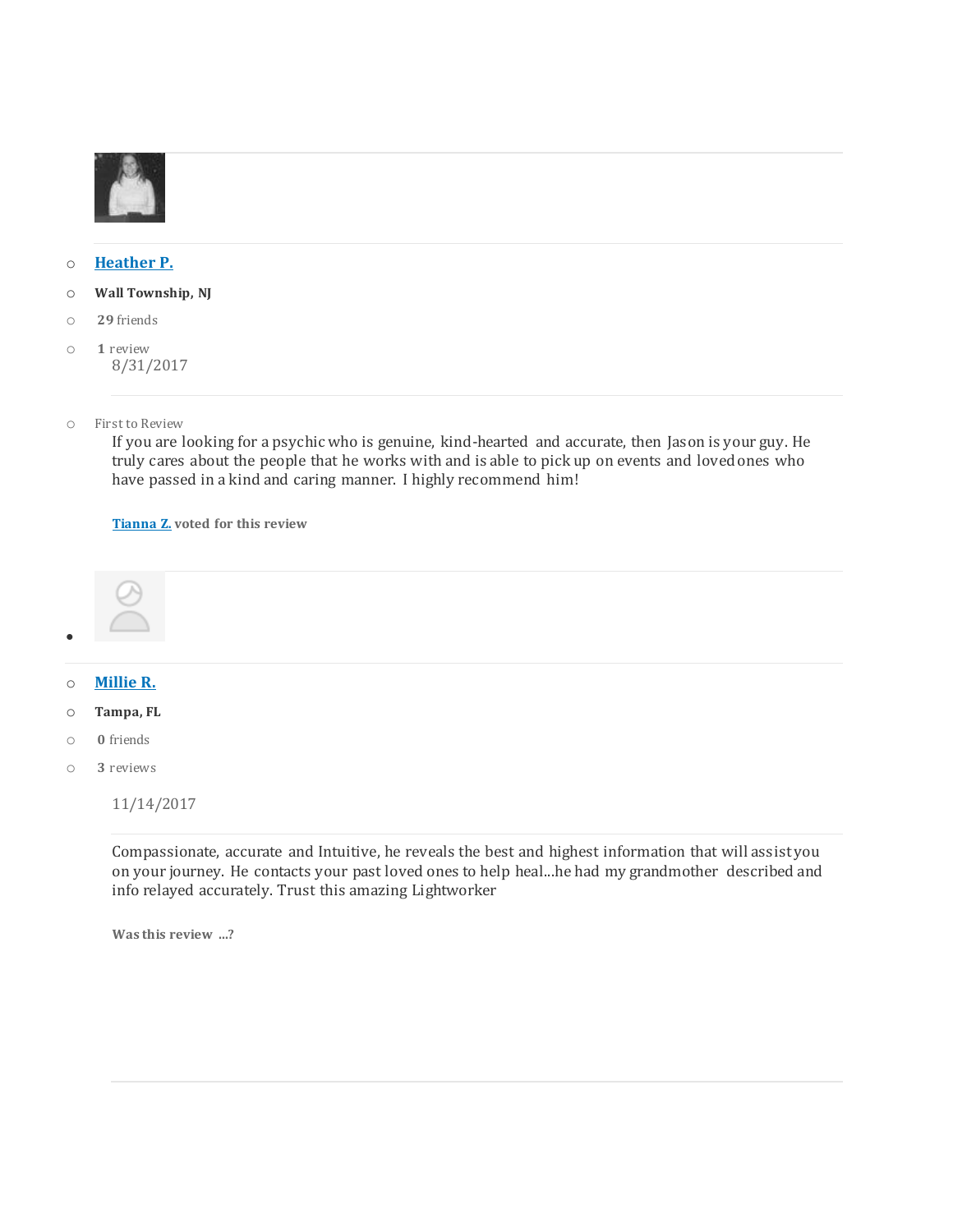# o **[Midtown](https://www.yelp.com/user_details?userid=i4QLFCecSlXL5TmAClJatA) Mom N.**

- o **Manhattan, NY**
- o **0** friends

 $\bullet$ 

o **7** reviews

Jason is a kind and compassionate reader. Honest, no sugar coating, but understands how to relay both the good and bad. Whether you are experienced with readings or not, you should definitely go see Jason - his accuracy is amazing!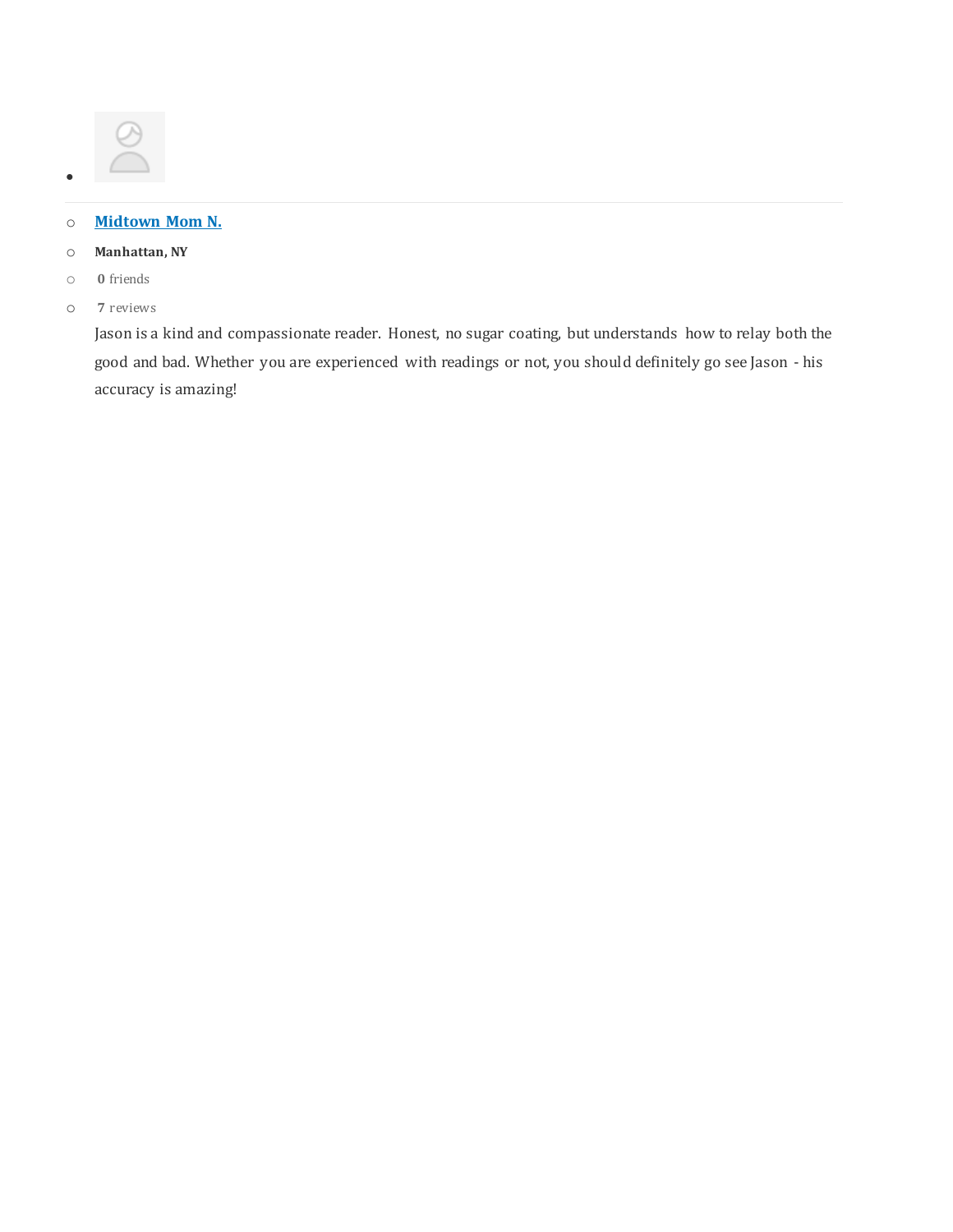

#### o **Tammie C.**

•

o **Hurley, MS** 8/31/2017

> Jason is truly the REAL thing! I know from personal experience. Jason and I have been long distance friends for the past 12 years. It is because of him that I know and believe in the fact that there is life after death and that some special people have the ability to communicate with the spiritual realm and our deceased loved ones. On two different occasions Jason called me out of the blue with messages from loved ones who had passed recently. The thing is, Jason had no way of knowing, either time, that I had any deaths in my family. As well, he knew details that only myself and the person who had passed knew about because they came from the last conversation I had with them. Their messages meant the world to me and helped me through losing them. His gift of communicating with the spirit world is very special and amazing. Jason has been able to give me comfort when he wasn't even aware I was in need. The spirits told him to contact me and what message to tell me with details that helped me know the message was truly theirs. Seriously, I answered the phone and Jason would say, "listen...I know this is coming out of no where but I'm compelled to tell you this." And he would start telling me. He didn't call and start asking questions and then make up general stuff that "maybe matched" what I had been going through. Both times, we hadn't spoken in a while. He could not have known what he knew without his ability being real!! I was stunned to say the least. His abilities are real and are a true gift. My email address is tammie.crossley@icloud.c... if you want to know more. I'm a real person who has really experienced these things with Jason. I wasn't paid to say these things and it's my hope if you're needing his help that my review will help you know you'll be getting the real thing with Jason.



o **Megan S.**

o **Tampa, FL**

8/11/2017

Jason Zuk is amazing! He knew things I had never told anyone and was able to pick up on my loved ones who have crossed over. He also gave me work advice and things to look forward to in the future. This experience is so life altering and changes your view on everything. I'm so happy I had this experience and I can't wait to go back!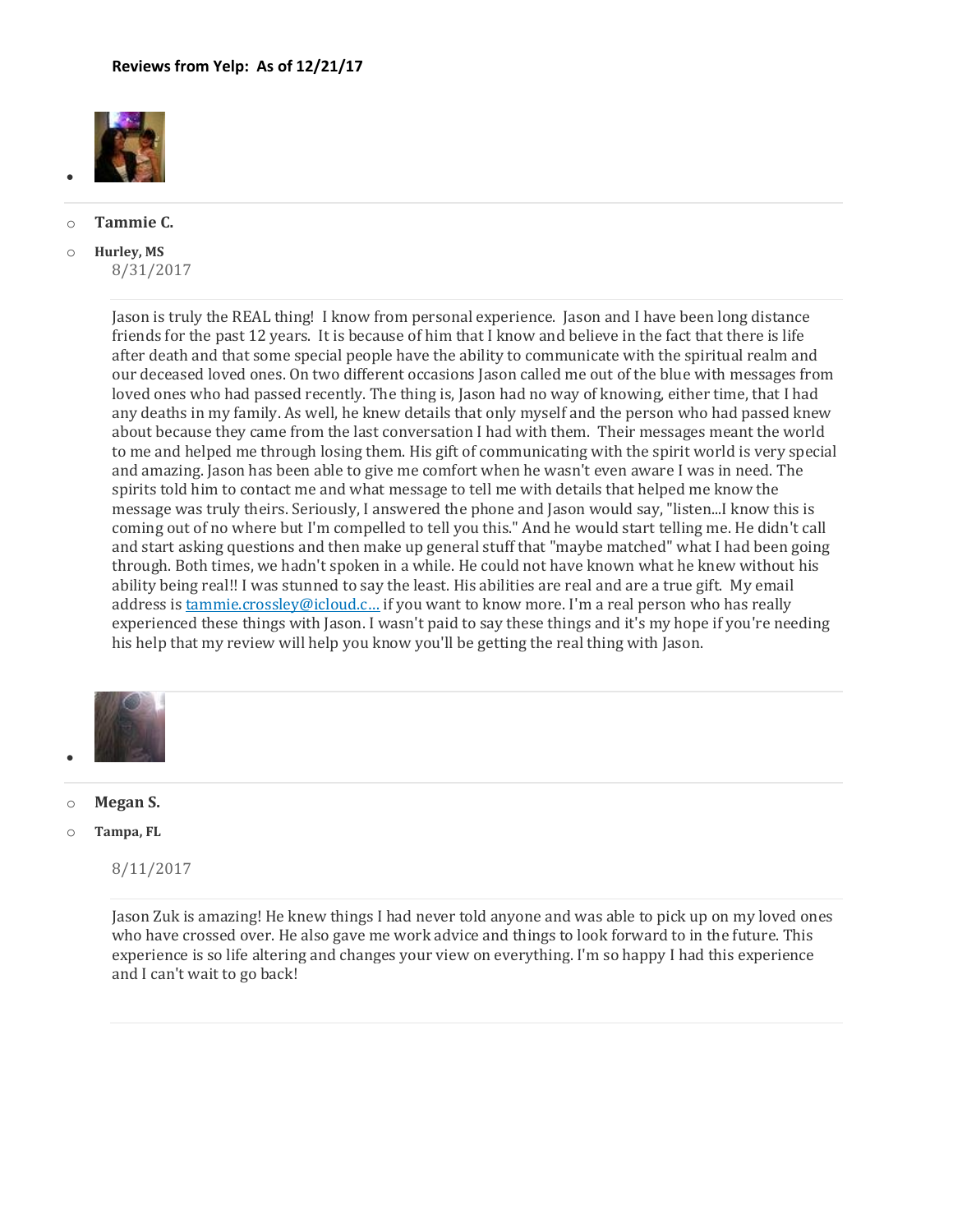

•

# o **Lisa Neckin S.**

o **Davenport, FL** 10/25/2017

Thank you for bringing whwt we needed at this time into our night. Itvwas pretty awesome



# o **M L.**

•

o **Riverview, FL** 12/14/2017

> Amazing. Got messages that no other person could know. He is highly gifted and you will walk away feeling great and peaceful. The other reviews here are accurate about Jason.



# o **Carolyn D.**

#### o **Tampa, FL**

12/7/2017

I found Jason in Yelp by reading the positive reviews. We met in his office. I felt comfortable with him. The reading he gave me was one of hope about my son who is facing many serious troubles. In fact, I took my son a few weeks later and it was amazing. My son now sees his current trials are for a reason and he is motivated to take action. He had been ready to give up. My son said everything Jason told him was right on the money. We are so grateful to Jason and we will be back.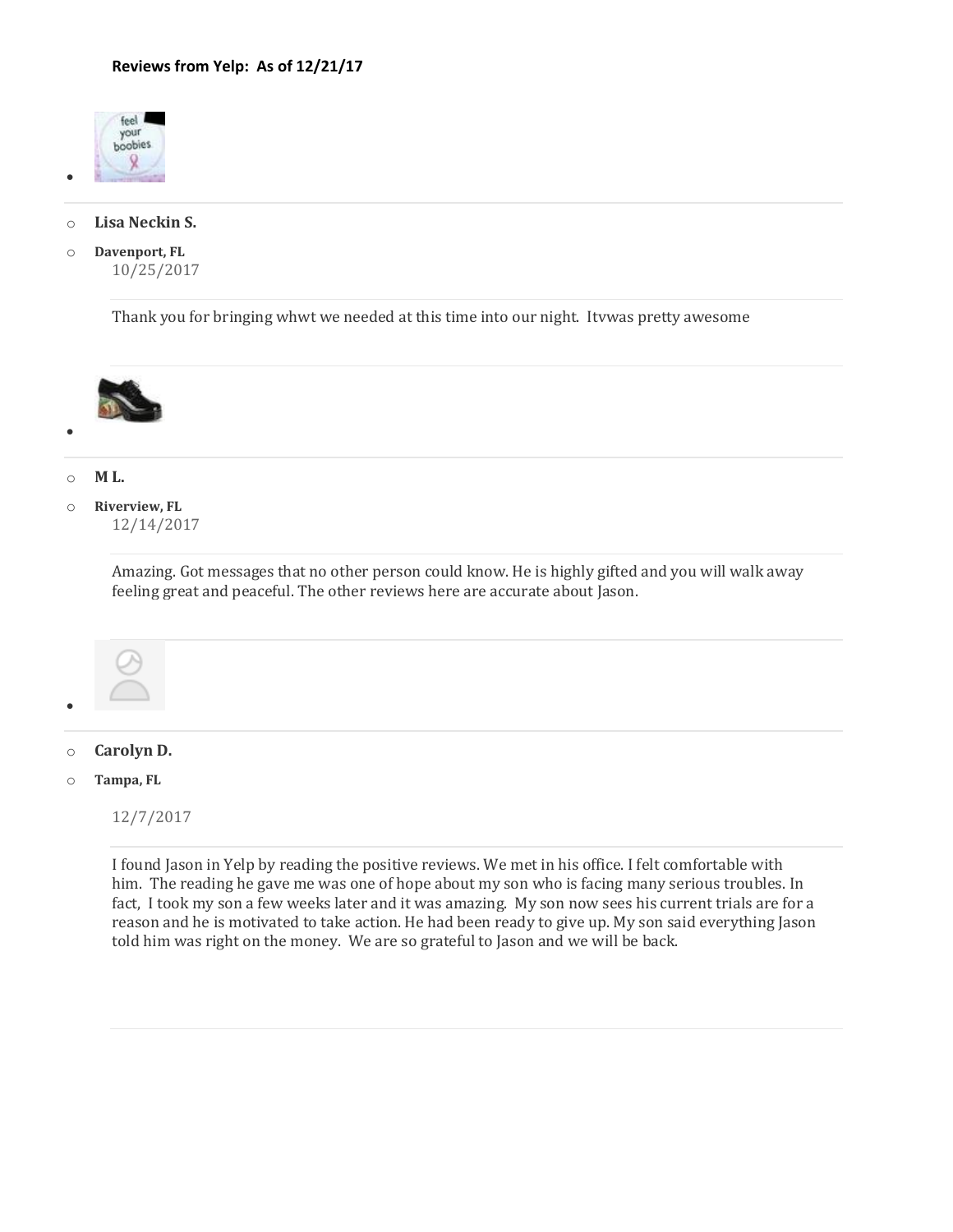

## o **Justin W.**

•

o **Apopka, FL** 12/6/2017

> Wow what an experience! Jason has a gift that helps bring about closure and healing! The things Jason was saying were spot on and very accurate! Definitely plan on seeing him again!



# o **Schylar C.**

- o **San Francisco, CA**
- $0$   $12/1/2017$

What an amazing experience. I am so lucky to be able to meet with Jason and connect with my father on the other side. I received a lot of comfort from this and Jason knew things that you wouldn't be able to tell by looking at me. He is a very nice man and I recommend him!



o **Trel L.**

•

- o **Southeast Seminole Heights, Tampa, FL**
- o 11/21/2017

Let me say, I usually don't trust a lot of people. I question just about everything and everyone. When first meeting Jason I instantly trusted him and his insight which is weird for me. When he gave me a reading it felt more like a conversation which I really enjoyed. I've come across some people who are very authoritive in their rhetoric but Jason really knew how to ease me into the experience. I would recommend him to all of my friends. If you have been wanting a clarity that you have been having trouble finding by yourself, I can say that Jason is a good person to reach out to.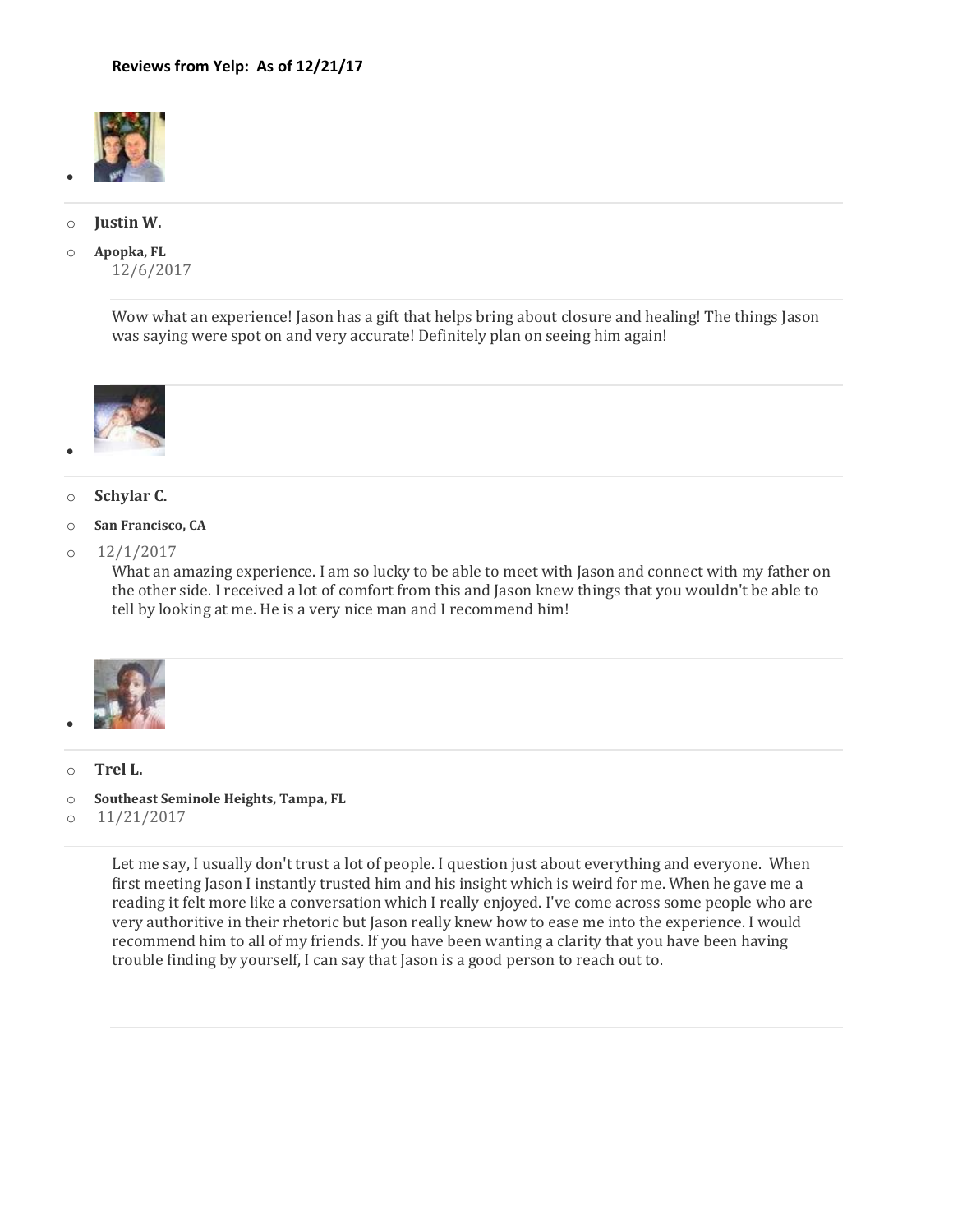

#### o **Megan H.**

•

o **Livingston, NJ** 11/17/2017

> Jason is amazing! His reading was spot on. He is also very easy to talk to. He has a great way of passing on messages from loved ones. He possesses a very unique and special gift! I would highly recommend having a reading done!



# o **Sharon W.**

# o **Tampa, FL**

11/14/2017

Amazingly gifted reader ! So glad I found him ! He is very easy to talk to, makes you feel comfortable and connects so well. I am from a spiritual family and have been have readings for years - he is one of the most accurate readers I've had the privilege to meet. Do not miss out!



#### o **Brad A.**

o **Tampa, FL**

11/14/2017

An amazing experience. Catches me off guard everytime with accurate insights. What makes Jason special is that he answers your questions intuitively with much detail, but he also goes a step further and shares any messages that come to him that he feels are vital to share with you, even if it wasn't a question you asked. He goes above and beyond to make sure you leave with a sense of clarity and fulfillment.